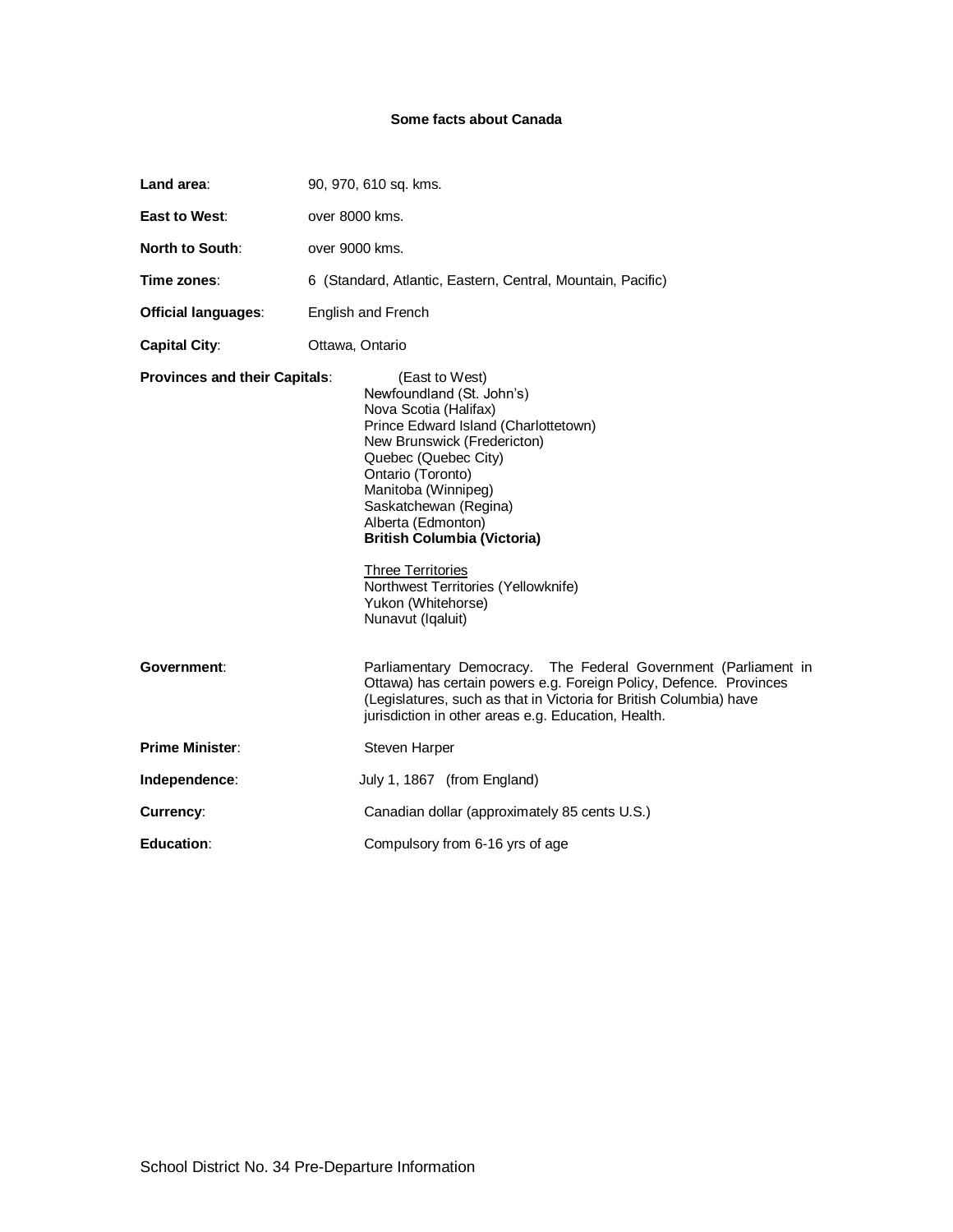# **Getting There**

## **Packing**:

Think about how long you will be staying in Canada and pack all the things you will need, but don't forget that you must carry all of this luggage.

When packing clothes consider the time of year that you will be living in Canada. For more detail on the type of weather you can expect at different times of the year, please see 'Tips about the Weather' later in this package.

*If you wish, the International Student Program will arrange for a person to meet you at Vancouver International Airport. Please contact Mrs. O'Hare, at the office, to make this arrangement. It would be best to make this arrangement as early as possible, in order to ensure your pickup.* 

## **Departure**:

- Remember to take your Passport, airplane ticket and Student Authorization.
- Do not pack these items in the luggage that you 'check in' at the airport, they should be safely on your person or in your 'carry on' bag.

## **Flights and stopovers**:

- Try to get as much sleep on the plane as possible.
- Eat and drink plenty of fluids. Flying dehydrates the body and makes you feel very tired.
- If you have a transit/stop-over, make sure you listen carefully to any directions for a change of flight.
- If you are unsure, ask for assistance from the flight attendants.

## **Arrival in Vancouver**:

- **Before leaving the airplane, always check that you have all your personal belongings.**
- After leaving the airplane, proceed to Canada Immigration. You will need your Passport and your Student Authorization.
- Then proceed to the luggage carousel to claim your luggage.
- As you leave the arrival area, look for the person who will be meeting you, in order to bring you to Abbotsford.

# **Welcome to Beautiful British Columbia**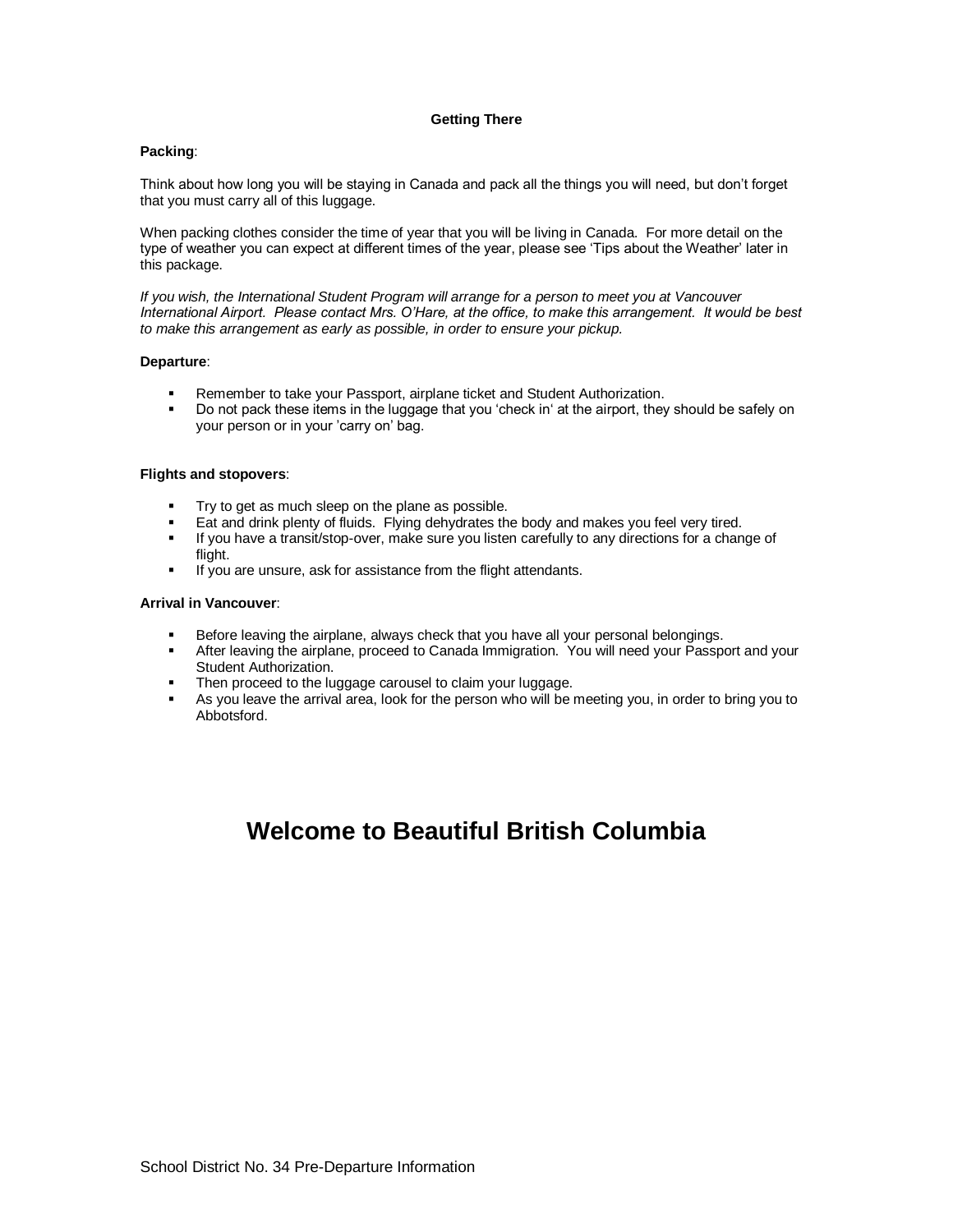## **Tips for Canadian Weather**

The weather in the Lower Mainland of British Columbia is much warmer than most people expect from Canada. There is very little snow in the winter, except on the mountains that surround Vancouver. The Fraser Valley, where Abbotsford is located, has a mild climate and quite a lot of rain. Dressing on the West Coast is relatively casual, particularly in the summer time. All schools in Abbotsford have dress codes, which do not allow revealing clothing or clothing that promotes drugs or alcohol.

Abbotsford has four distinct seasons: Spring, Summer, Fall and Winter. Each season requires clothing that is appropriate to the weather.

**Spring**.....is from the end of March until the middle of May. The evenings are cool with warm days and, frequently, lots of rain. This is the time when apple and cherry trees blossom and spring flowers appear. Warm clothing and a rain jacket is needed. But, toward the end of March, the daytime temperature can reach 20 degrees C.

**Summer**....is from the end of May until the middle of September. The days are long, with the sun rising at 5 a.m. and setting at 8:00 or 9:00 p.m. Summer is the time when the magnificent beaches of Vancouver are full of sunbathers. Many people like to go sailing, fishing, camping, mountain biking, canoeing, backpacking and hiking. A sun block of at least 15 spf is a good idea because the temperatures can reach 30 degrees C. and even warmer, in the interior.

Light clothes, shorts and T-shirts are appropriate, although the evenings can be cool, and a light sweater or jacket may be needed.

**Fall**.....begins in mid September and lasts until November. Often there is an 'Indian Summer' when the days can be long and hot, gradually cooling from the middle of October on. There can also be lots of rain, as Fall continues, but there will be no frost until the beginning of December. The forests become a blaze of colour as the leaves turn to red and brown and then to yellow. This is the time the Pacific salmon return to the local rivers to spawn and when the huge chinook salmon, which can weigh up to 80 lbs, are landed.

Remember that the days can be warm and the evening's cool; a sweater or fleece and a raincoat or jacket is important.

**Winter**.....in Abbotsford is cool and wet. There are usually two or three weeks of snow but the temperatures rarely dip below -5 C. It is possible to continue most outside pursuits but this is the time for skiing and snowboarding on the local mountains. This is, also, the perfect time to learn skating at the local rink or to watch the N.H.L. Vancouver Canucks and the N.B.A. Vancouver Grizzlies play against the best hockey and basketball players in the world.

Appropriate clothing is important if you are going to take full advantage of all the recreational opportunities available to you. For daytime wear, warm clothing and Gortex type jackets are essential. If you wish to participate in Winter activities, such as skiing or snowboarding, special clothing is essential. It is probably best to rent the equipment you will need. This can be done in many ski stores or on the mountain, when you get there. There are many local stores which sell the appropriate clothing.

#### **Taking care of your body**

Remember to:

- get enough sleep (you need at least 8 hours!).
- stay active. Get involved in some kind of outside activity e.g. a sport.
- eat well. If you live with a host family and the food in your Home-stay is not to your liking, discuss it with your Home-stay parent and, if necessary, with the International Assistant.
- **try to not catch a cold.**

The climate in Canada will, probably be dryer than you are used to.

Don't allow the different weather in Canada to spoil your time here. If you dress appropriately, you will find that you enjoy the difference.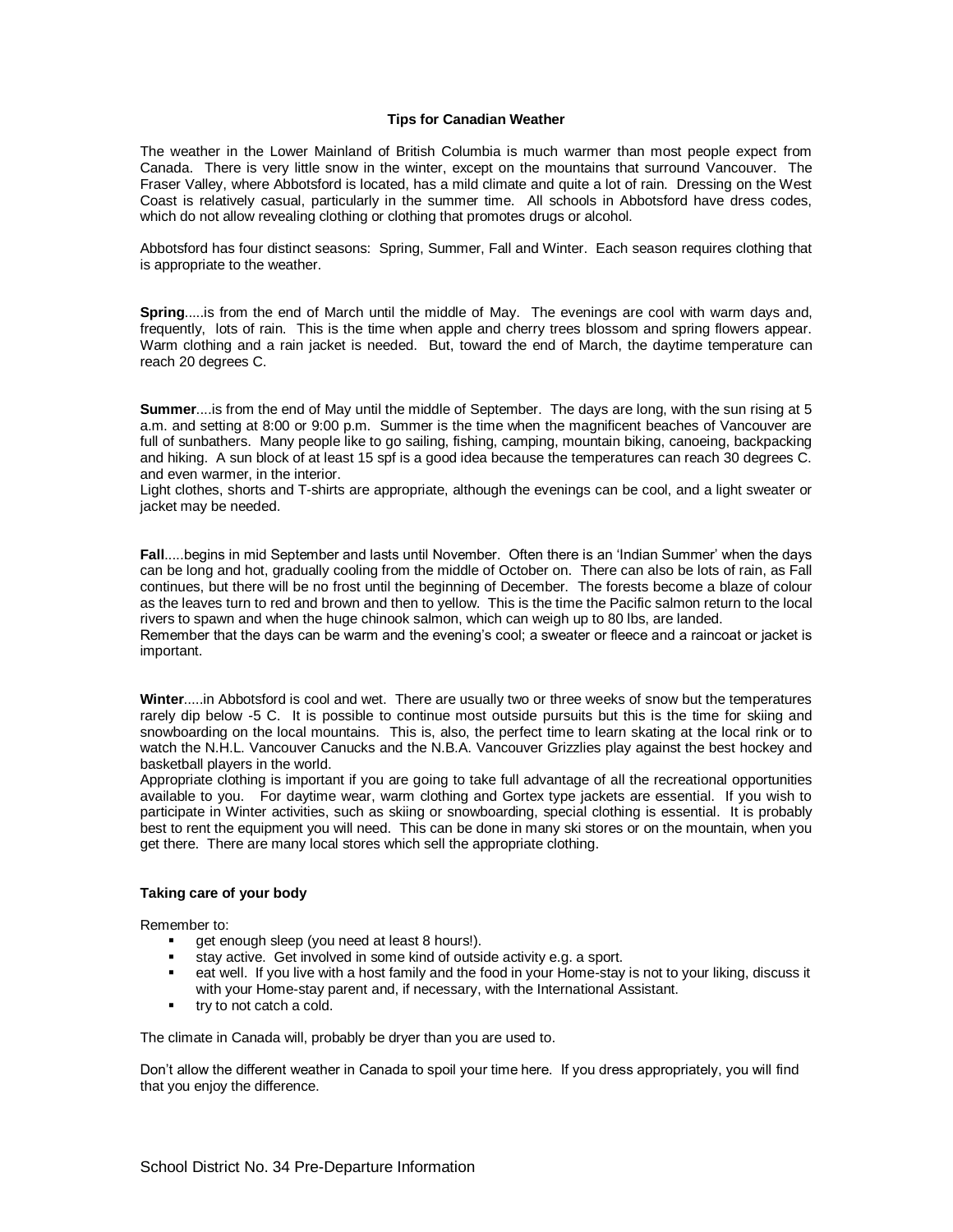## **Financial Matters**

## **Banking**:

Abbotsford is served by all the major Canadian banks. These include:

- **Hong Kong and Shanghai Bank of Canada (HSBC)**
- **Royal Bank**
- Canadian Imperial Bank of Commerce (CIBC)
- **Scotia Bank**
- **Bank of Montreal**

All these banks have Automated Teller Machines (ATM), for after-hours banking.

There are, also, several Credit Unions, which are similar to banks.

The International Student Department can assist you in opening your account at a local bank or credit union, if you wish this help. Please do not carry large amounts of cash around.

## **Currency**:

- Canadian currency is based on the decimal system. There are 100 cents to one dollar i.e. 100 cents = \$1.00 CDN.
- **Paper currency is issued in the following denominations:** \$5.00, \$10.00, \$20.00, \$50.00, \$100.00 and \$1000.00. \$1000 bills are rarely used.
- Coin currency is issued in the following denominations: 1c (penny), 5c (nickel), 10c (dime), 25c (quarter), \$1.00 (dollar, buck, looney), \$2.00 (two-ney).
- Traveller's cheques, in Canadian dollars, are usually acceptable in the larger stores but are best cashed at a bank or credit union.

## **Credit cards**:

Most major credit cards and principal bank cards are honoured in Canada, but check with your home bank before leaving home to make sure.

## **Bartering**:

Prices in Canada are fixed. There is no bartering, unless you are buying goods at a 'Sunday Market' or 'Flea Market' where there may be some bartering.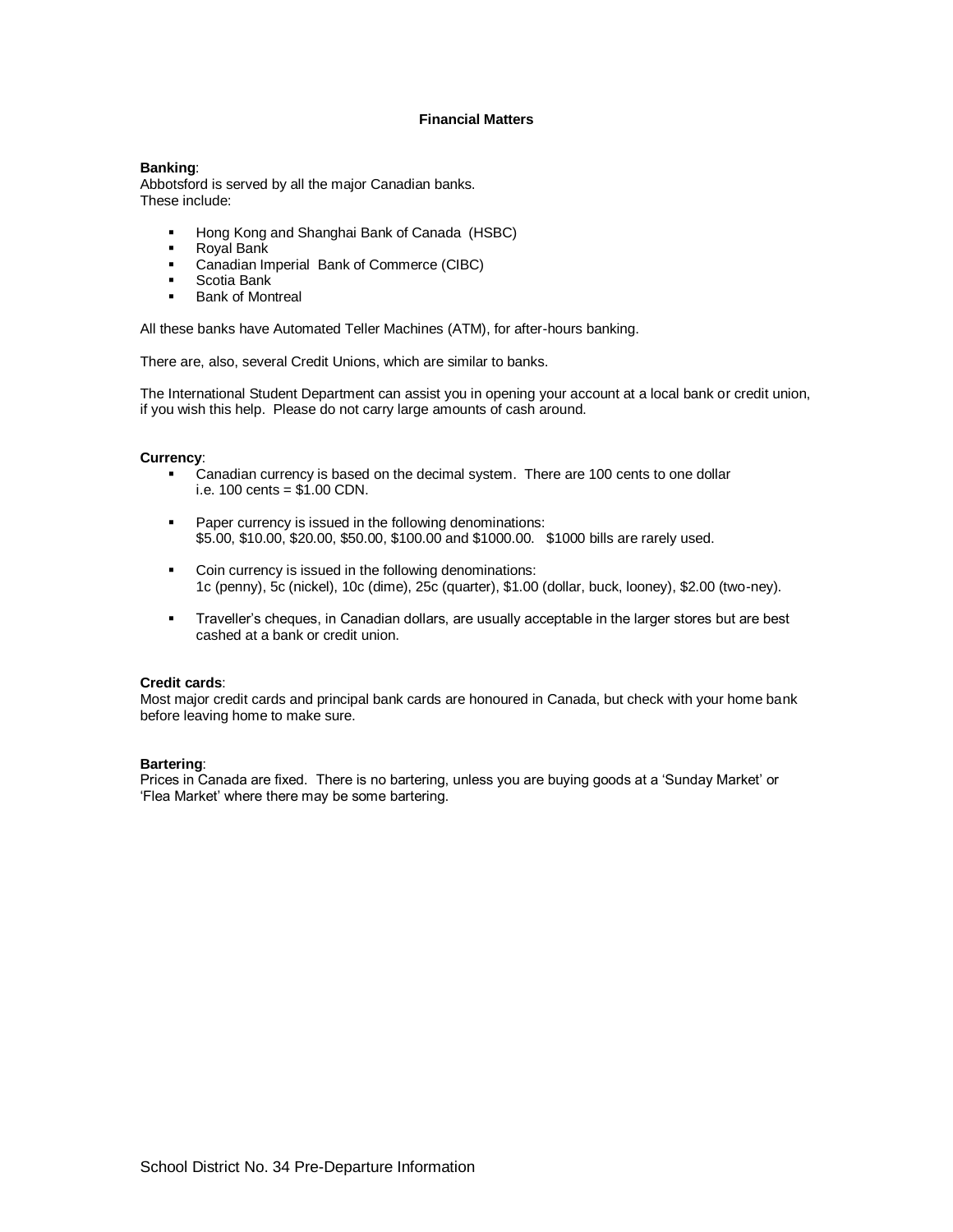## **Health & Safety**

## **Health**:

We want you to remain healthy while you are with us in Canada. As part of your registration process you are required to take our health insurance.

Abbotsford is served by many health professionals, including doctors, physical therapists, dentists etc. these professionals usually work as part of a clinic, serving their local community.

In addition, Abbotsford has a major hospital, which provides most services and surgical procedures.

But the main way for you to stay healthy is to get sufficient sleep, eat well, and stay active.

If you have concerns or need help, discuss this with your Home-Stay parent or, if you wish, with your International Assistant. Each school is served by a counselor and International Assistant who can also assist you.

Don't be afraid to talk to these people because they all wish to help you enjoy your stay in Canada.

## **Safety**:

Abbotsford and Vancouver are safe communities but sensible precautions are still needed. Discuss this with your Home-Stay parent or international assistant who will give you the guidance you need to stay safe.

One sensible precaution is to not carry large amounts of cash about on your person.

Abbotsford is served by its own police force, which has male and female officers. All officers are fully trained and trustworthy. Do not hesitate to ask for help from a police officer.

There is an emergency number to call in urgent situations and your home-stay parent will give you the number and how to make the call.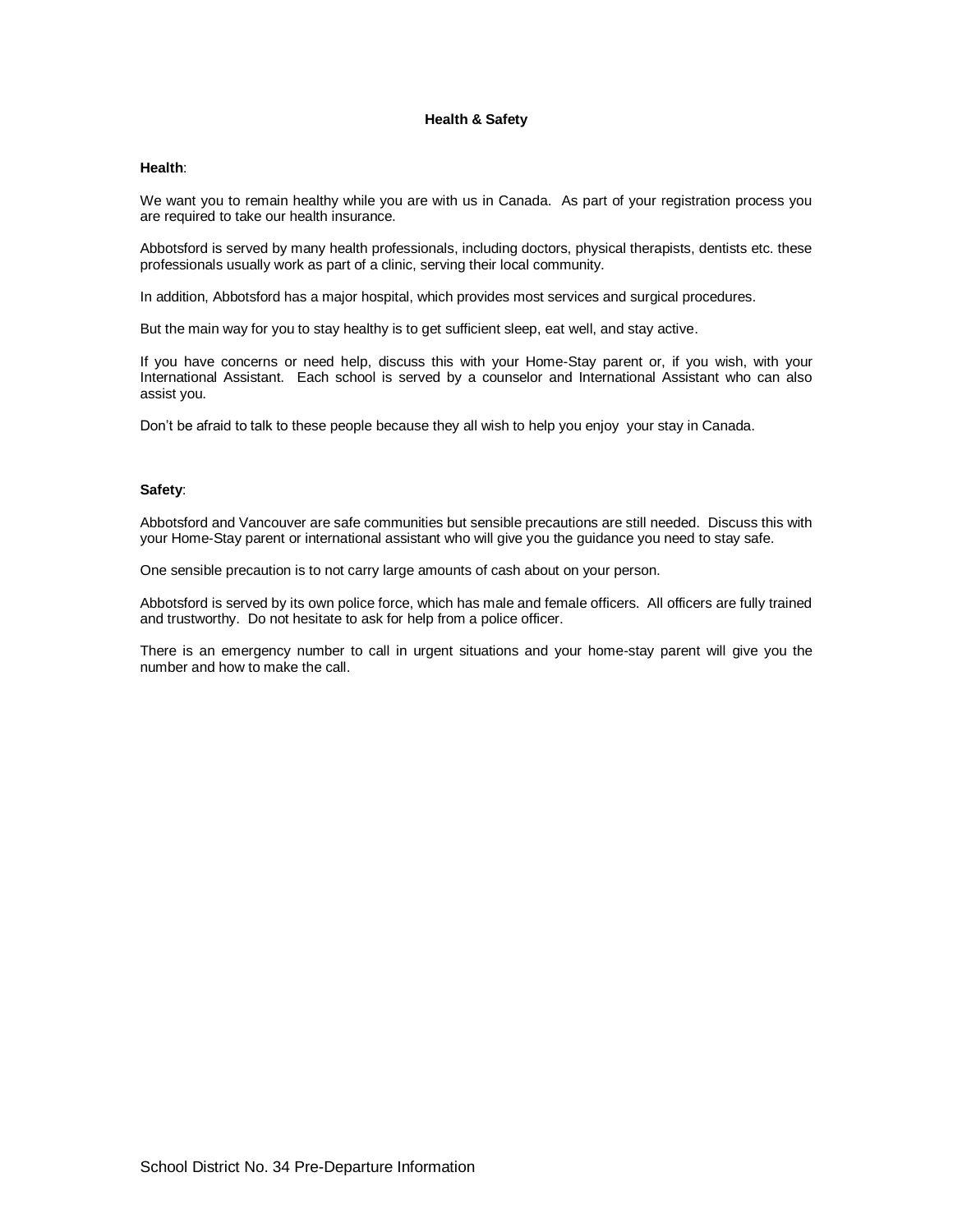## **Shopping and Food**

#### **Shopping**:

Abbotsford is home to two large shopping malls, Seven Oaks and West Oaks, in addition to many other stores. Local communities are served by smaller shopping centres.

Being so close to Vancouver, it is possible to visit the mega centres, such as MetroTown, in Burnaby.

#### **Supermarkets**:

Abbotsford has a number of small food stores and major supermarkets such as Safeway. The large supermarkets usually have a great variety of items and include bakeries, pharmacies and, even banking services.

Abbotsford has the 'big box' stores, such as Costco, where food, clothes, hardware, stereo and computers can be bought. There are, also, large electronics and music stores where equipment, tapes, and C.D.'s can be purchased.

#### **Food**:

You will find a wide variety of food in Canada. You will find food from all over the world in small stores and large supermarkets.

#### **Dining**:

Abbotsford is served by many different restaurants, including Western food such as Earles and, of course, fast food such as McDonald's and Wendy's.

There are also restaurants serving Thai, Chinese, Indian, Japanese, Korean, and Italian foods. You will find that you can eat many types of good food in Abbotsford and, of course, Vancouver has outstanding restaurants from every part of the world. Menus may be confusing, so do not hesitate to ask for help.

In general, Canadians eat from individual plates, using a knife and fork but chopsticks are commonly supplied in Asian restaurants. Rice is popular but not as the main part of the meal.

Canadians tend to eat at home a lot because restaurants could be expensive. Canadians also invite their friends and family to their homes for dinner, particularly on Sundays.

Street vendors are not common; usually street vendors serve hot dogs and hamburgers. They are very clean because they are inspected regularly, in the same way as restaurants.

Canadians usually pay for their own meals in restaurants and will often ask for separate checks.

#### **Tipping**:

Tipping is usual, for good service, but only in proper restaurants, not in 'fast food' establishments or from street vendors . Sometime the tip is added to your bill but usually it is not. Depending upon how good the service was that you received from your server, the tip should range from 10% to 15% of the total bill.

#### **Tipping, in other situations**:

Tips for barbers, hairdressers, and taxi drivers will vary between \$1.00 and \$5.00, depending on the cost of the service. Bellhops, doormen, porters (redcaps), etc. are generally tipped \$1.00 to \$1.50 per item of luggage.

#### **Sales Taxes**:

British Columbia has a Provincial Sales Tax of 6% added to most items purchased, including meals and hotels. You may, however get a refund on the tax on certain items you purchase. You should check at the time you purchase the item to see if you are eligible for this refund.

The Federal Government also levies a Goods and Services Tax (GST) . You are entitled to a refund on this cost, on your departure from Canada. You can obtain more information at the Vancouver airport. You will need the receipts for the items you purchased.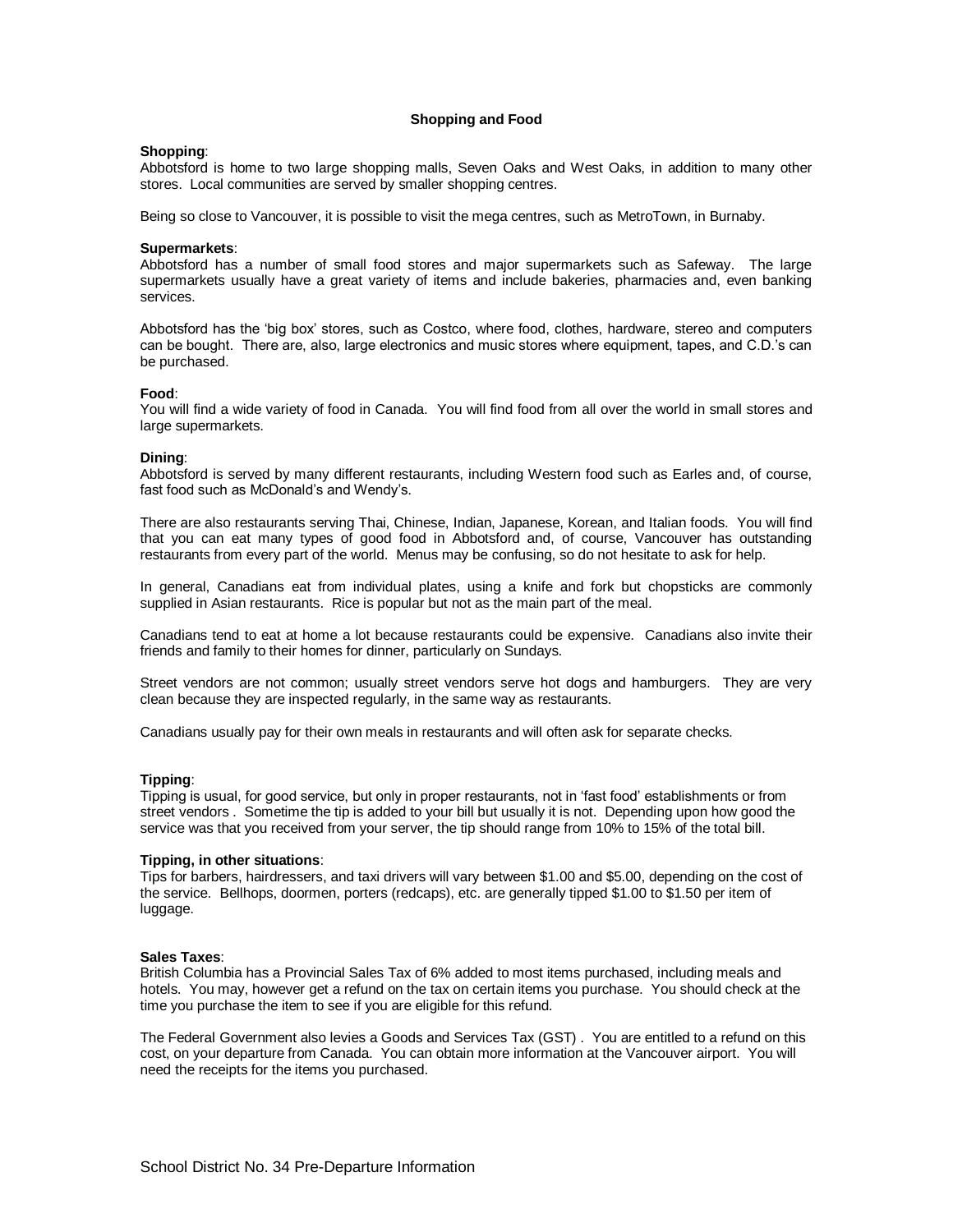#### **Bus and Sky Train Fares**:

These fares are not expensive and you should check with your home-stay family about the cost. There is a good bus system in Abbotsford and you can reach most parts of the city on it. Sky Train in Vancouver does not reach Abbotsford but is a good option once you arrive at the closest pick-up point.

#### **Taxi Cabs**:

In Canada all taxis are safe, strictly regulated and fares are calculated by time meters clearly displayed for you as the passenger. There is an immediate charge for entering the taxi plus a charge for every kilometer. Travelling long distances by taxi is expensive, particularly if you are travelling alone. Most taxi drivers will expect a tip of about \$1.00. If you have luggage there will be a charge for each piece.

## **Electricity**:

Electricity is supplied as an alternating current of 110volts. The frequency of the current is 60Hz. You can buy adaptors and transformers so that you can use the electrical appliances that you bring with you. The plugs most often used are flat and two pronged.

## **Telephone**:

Local calls from a regular land phone are free but all cell phone calls are charged. The cheapest way to communicate with people from far away e.g. at home, is to use e-mail. Discuss this with your Home-Stay parent so that you do not incur costly long distance charges, which will then be charged to you.

#### **Television**:

Canada uses the NTSC system, the same as the United States, which is not compatible with the PAL system, which is used in Europe and Asia. As a result, videotapes recorded in these countries will not play in Canada. They can be converted, however, but the conversion is relatively expensive.

## **Postal Services**:

Canadian postage stamps must be used on all mail posted in Canada. The people at the post office can give you information about the different stamps you will need for different countries.

Stamps can be purchased in Post Offices, pharmacies, grocery stores e.g. Safeway, or from automatic vending machines (located in hotel lobbies, railway stations, airports,, bus terminals, retail outlets and newsstands).

Canadian stamps make great collectors items and there are many colorful stamps that show you some of the history and beauty of Canada. Souvenir collections may be purchased in most Post Offices. They make ideal gifts.

## **Writing Letters**:

The way of addressing envelopes and setting out letters may be different in Canada from what you are used to. You may wish to talk to your Home-Stay family about this.

## **Laundry & Dry Cleaning**:

These services are good, quick and relatively inexpensive. Your Home-Stay parent can show you the closest service, if you wish. Self-service laundromats are also available. Most people, however, have washing and drying machines in their houses and do their own laundry, except for those clothes requiring dry-cleaning.

#### **Smoking**:

It is illegal for stores to sell tobacco products to under 19 year-olds. Smoking is also prohibited in all public buildings. Restaurants and hotels may have designated smoking areas.

The Abbotsford School District has a strict no smoking policy, on school grounds. If you are caught smoking on school property, you will be suspended from school attendance. Cigarettes will be taken away from you, if they are seen on school property.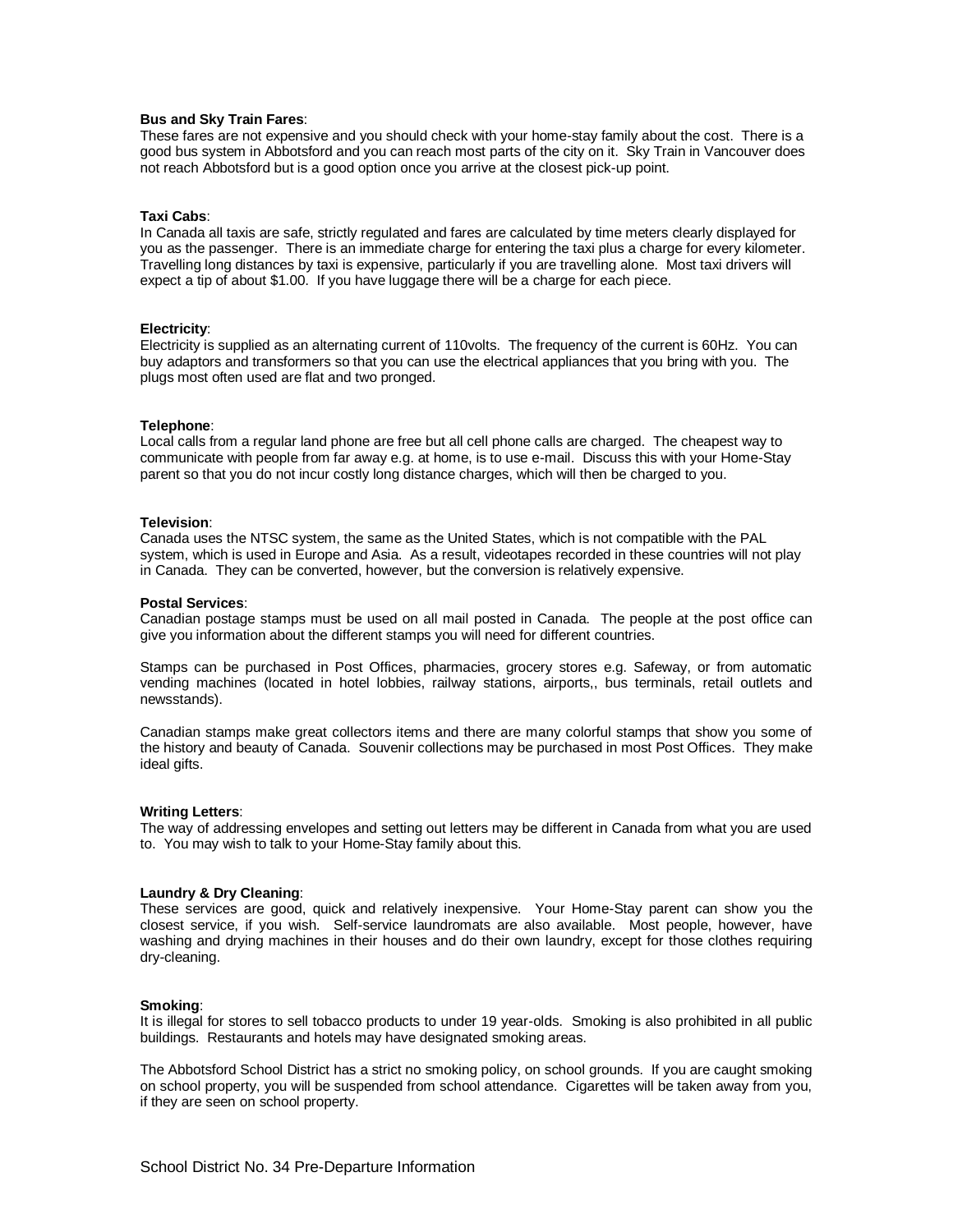#### **Customs**

#### **Shaking hands**:

Hand shaking is a common greeting in Canada. This form of greeting is considered quite formal and is usually done when first meeting someone you are not acquainted with. If you meet this same person again, a spoken 'hello' may be sufficient greeting.

## **Hugging**:

Hugging (putting both arms around a person and holding them close) is much more common now in Canada than it used to be. It is an affectionate greeting for a person who is a close friend or family member.

## **First Names and Titles**:

- First names are frequently used, if the person is about your own age or younger, such as family of your home-stay family or other students in your school.
- if the person is older than you, use Miss, Ms., Mrs., or Mr. and their **last** name unless you are invited to use their first name.
- **Teachers should always be addressed as Miss, Mrs., or Mr., followed by their last name.**

## **Visiting a Canadian Home:**

You will be living with a Canadian family and you will be going to visit other people's home too. If you say 'yes' that you will visit, you are obligated to go. Saying 'yes' to be polite, really meaning that you do not wish to go, is incorrect.

It is all right to say 'no' or to ask to check your schedule and to confirm later.

To avoid embarrassment, ask what type of clothes to wear, casual or formal.

It is nice to bring a small gift for your host e.g. flowers. But your host will not be offended if you do not do so.

#### **Gifts**:

Expensive gifts are not appropriate. Something from your homeland, especially for your Home-Stay family, will be treasured by them. It shows respect and they will appreciate it.

Gifts at special times e.g. birthdays and Christmas are always appreciated but need not be expensive.

If you decide to give something to one of your special teachers, it will please them, but an expensive gift will embarrass them.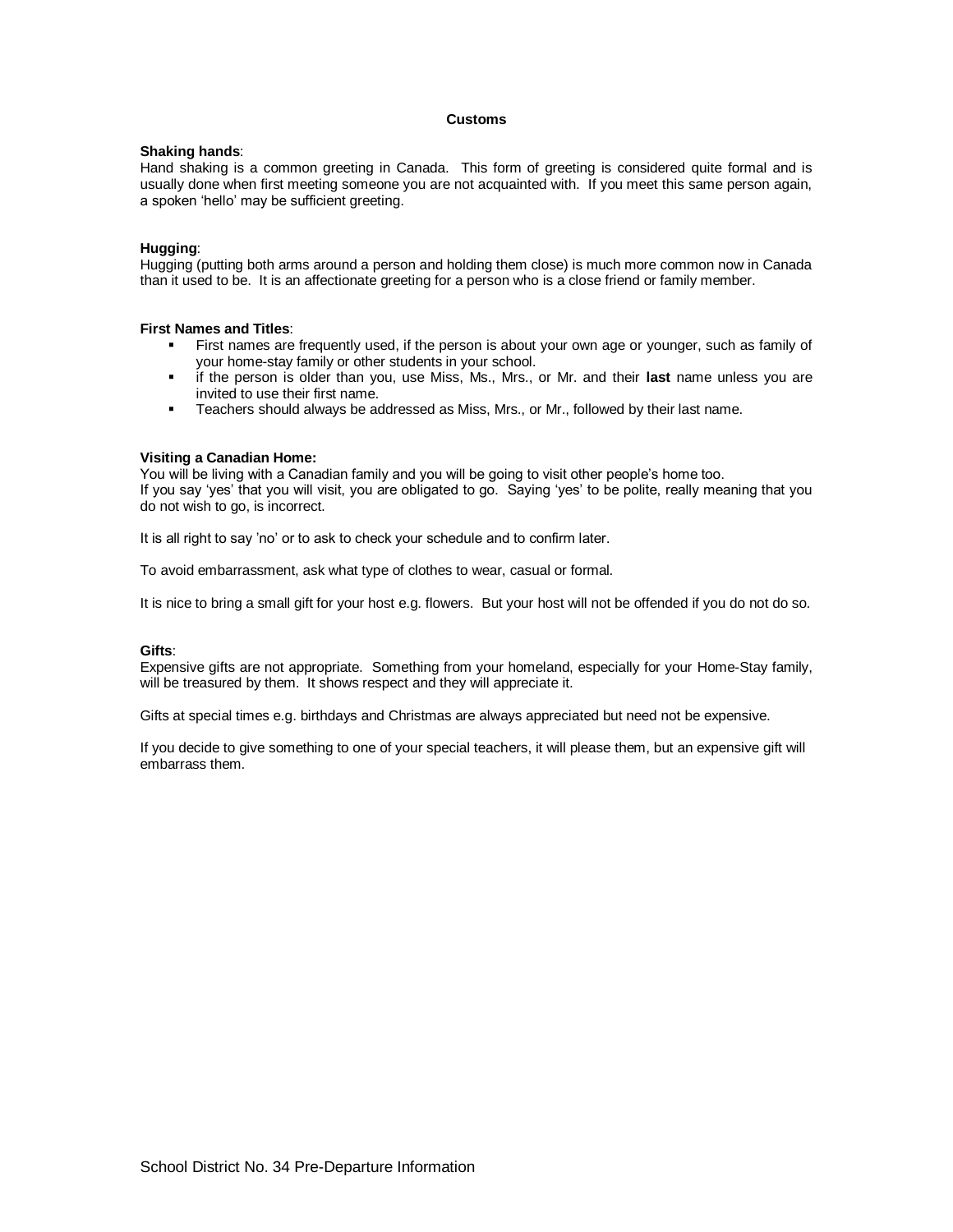## **Some Notable Characteristics of Canadians**

Canadians are self-reliant individuals. They do not like to depend on others and they do not like others to be too dependent upon them. They like to make their own decisions and are very task-oriented. There is a clear distinction between their private life and their work.

Canadians are taught that all people are created equal. The West Coast is more informal than the rest of Canada and differences in social standing is not a big issue.

It may seem to you that Canadians are very informal and you may find that older people are not treated with the same respect that you are used to. But if you treat others with respect, you will be appreciated.

Take some time to learn the ways to respect others, so that you will not be embarrassed if you go too far. If you are not sure, ask your Home-Stay parent or international assistant to explain how to behave in different situations.

#### **Friendships**:

Friendships among Canadians tend to be shorter and less intense than those among people from some other cultures. Canadians tend to make friends in different aspects of their life e.g. in school, at home, in sports etc. Often these friendships remain quite separate from each other.

## **Time**:

Punctuality is very important to Canadians. They organize their activities by means of schedules. It may seem to you that their lives are very organized and that they keep to a very busy schedule.

Canadians are impatient and do not like to be kept waiting. If you make an appointment, try to make sure that you are on time.

#### **Adapting to Canada**

Arriving in Canada will be very exciting for you and there will be much for you to learn. There will be many new things to learn and many adjustments to be made. Canadians are very accepting people and will help you, if you ask for their help. Remember that Canadians will want to learn from you also. They will be happy to teach you about Canada and to learn from you about the ways of your country.

It is normal that you may feel awkward and confused because so many things will be different for you. Your family will be far away and the food, language and customs may be strange to you.

Canadians, particularly your Home-Stay family, will want to help you. Do not be afraid to ask for their help.

Remember it is quite normal to feel lost, sad and lonely, at first. These feelings will slowly fade away as you make new friends and adapt to Canadian ways.

It helps to talk to someone if you feel this way. Talk to your home-stay family, or a teacher or visit the International Student Office. There is always someone you can talk to about your feelings.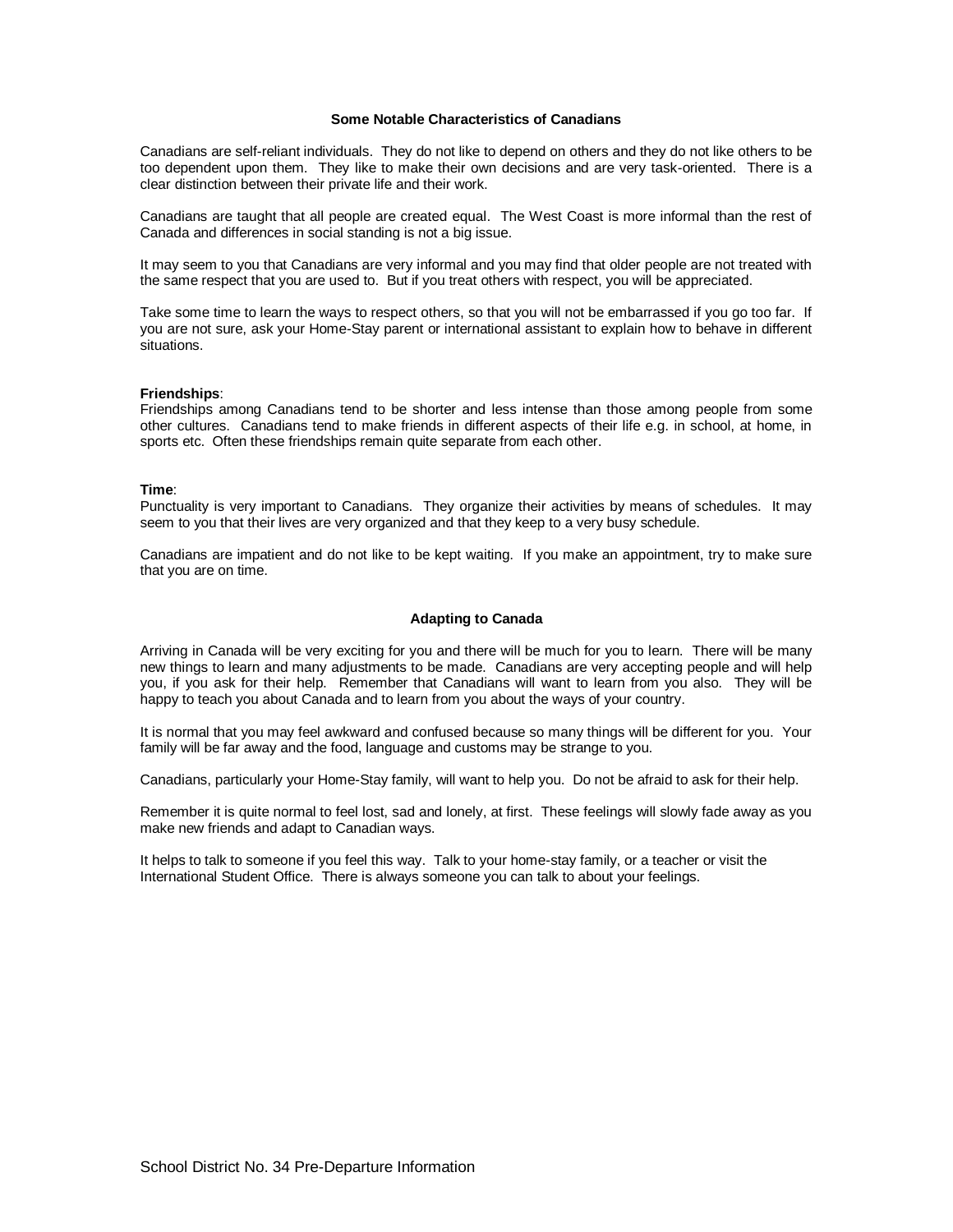## **Attending your New School**

It is always exciting and scary to attend a new school. Here are some tips to make this easier.

- The International Student Office will arrange for you to visit your new school and introduce you to some people.
- Many schools have a group of students whose job is to help new students, for the first few days, until you become familiar with the school. Some of them may become friends to you or you will gradually make your own friends.
- When you first arrive, you will meet with a counselor who will help you set up your course of studies and your timetable. Your counselor will always be willing to meet with you any time you wish but you should make an appointment because they are usually quite busy.
- You will get a Student Agenda, that will have important dates already printed in it e.g. holidays, examinations etc. Tape a copy of your own timetable into it. Keep the Agenda with you so that you can enter important things in e.g. dates and times for completing homework and projects.

## *If you have any problems, discuss them with your Home-Stay parent, international assistant, or with your counselor. They are there to help you, so ask for their help, if you need it.*

- Get involved in your school, in some way. If you are good at sports, try out for one of the teams. If you love music join the choir or one of the bands. There are many activities that you can join that will help you make friends and make you feel comfortable in your new school.
- Be on time for school in the morning and for your classes. **Being on time is very important**.
- You will be expected to participate (join in) in class. But the teacher will respect you, if you are too shy, at first.
- Never talk when the teacher is talking. Classroom rules may be different from what you are used to but it is not polite or respectful to talk at the same time that a teacher is talking.
- You may have heard that North American schools do not have strong discipline. This is not so. The rules may be different but they are strictly enforced. If you are confused about how to behave properly, discuss this with your international assistant or your counselor.
- One of the best ways to learn as much as you can, is to sit at the front of the class. You will be able to hear the teacher clearly and to ask questions, if you need to.
- Write down your homework assignments in your Student Agenda so you will not forget them. Write down what the homework assignment is and the date it must be completed and handed in to the teacher. **Completing your homework on time, is very important.**
- **Go to every class**. Missing classes will be noticed by the teacher and you will get into trouble when you are found out. If you miss school, for any reason, you must have a note from your homestay parent or parent explaining why you were absent. **All Abbotsford schools have strict attendance rules**. We want you safe, in school, learning good things and we will not allow you to miss school.